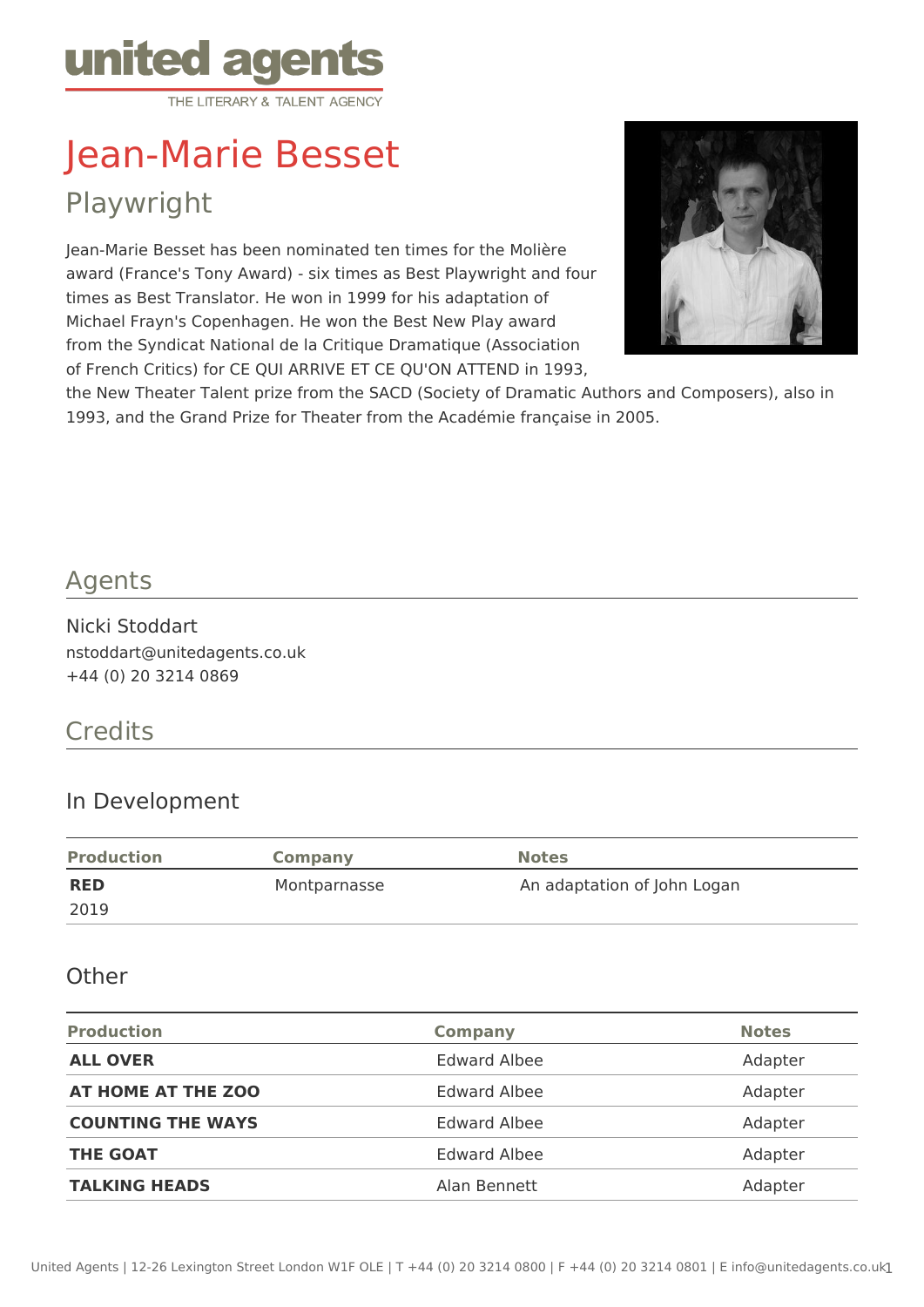| <b>Production</b>               | <b>Company</b>                     | <b>Notes</b> |
|---------------------------------|------------------------------------|--------------|
| THE UNCOMMON READER             | Alan Bennett                       | Adapter      |
| THE SUBSTANCE OF FIRE           | Jon Robin Baitz                    | Adapter      |
| THE LITTLE DOG LAUGHED          | Douglas Carter Beane               | Adapter      |
| <b>HAY FEVER</b>                | <b>Noel Coward</b>                 | Adapter      |
| <b>A HORSE</b>                  | Christophe Donner                  | Adapter      |
| <b>AMERIVILLE</b>               | Will Eno                           | Adapter      |
| <b>THOM PAIN</b>                | Will Eno                           | Adapter      |
| <b>THREE DAYS OF RAIN</b>       | <b>RIchard Greenberg</b>           | Adapter      |
| <b>LONDON ASSURANCE</b>         | Dion Boucicault                    | Adapter      |
| THE YEAR OF MAGICAL THINKING    | Joan Didion                        | Adapter      |
| <b>BENEFACTORS</b>              | Michael Frayn                      | Adapter      |
| <b>COPENHAGEN</b>               | Michael Frayn                      | Adapter      |
| <b>DANCING AT LUGHNASA</b>      | <b>Brian Friel</b>                 | Adapter      |
| <b>FULL GALLOP</b>              | Mark Hampton & Marie Louise Wilson | Adapter      |
| <b>THE SECRET RAPTURE</b>       | David Hare                         | Adapter      |
| <b>GROSS INDECENCY</b>          | Moises Kaufman                     | Adapter      |
| <b>SHINING CITY</b>             | Conor McPherson                    | Adapter      |
| <b>UNCLE BOB</b>                | <b>Austin Pendleton</b>            | Adapter      |
| <b>ASHES TO ASHES</b>           | <b>Harold Pinter</b>               | Adapter      |
| <b>ARCADIA</b>                  | Tom Stoppard                       | Adapter      |
| THE INVENTION OF LOVE           | Tom Stoppard                       | Adapter      |
| THE IMPORTANCE OF BEING ERNEST  | Oscar Wilde                        | Adapter      |
| <b>A STREETCAR NAMED DESIRE</b> | <b>Tennessee Williams</b>          | Adapter      |
| <b>BAR IN A TOKYO HOTEL</b>     | <b>Tennessee Williams</b>          | Adapter      |
| <b>VINCENT IN BRIXTON</b>       | Nicholas Wright                    | Adapter      |

### Theatre

| <b>Production</b>            | <b>Company</b>        | <b>Notes</b>     |
|------------------------------|-----------------------|------------------|
| <b>Mister Paul</b>           | Théâtre de l'Atalante |                  |
| 2019                         |                       |                  |
| <b>JEAN MOULIN</b>           | Theatre De Jazet      |                  |
| 2018 - 2019                  |                       |                  |
| <b>LA FILLE ET LE GARCON</b> |                       | Writer           |
| 2012                         |                       |                  |
| A LA GUERRE COMME A LA       | <b>Festival NAVA</b>  | Co-writer        |
| <b>GUERRE</b>                |                       | First performed: |
| 2012                         |                       | 2013             |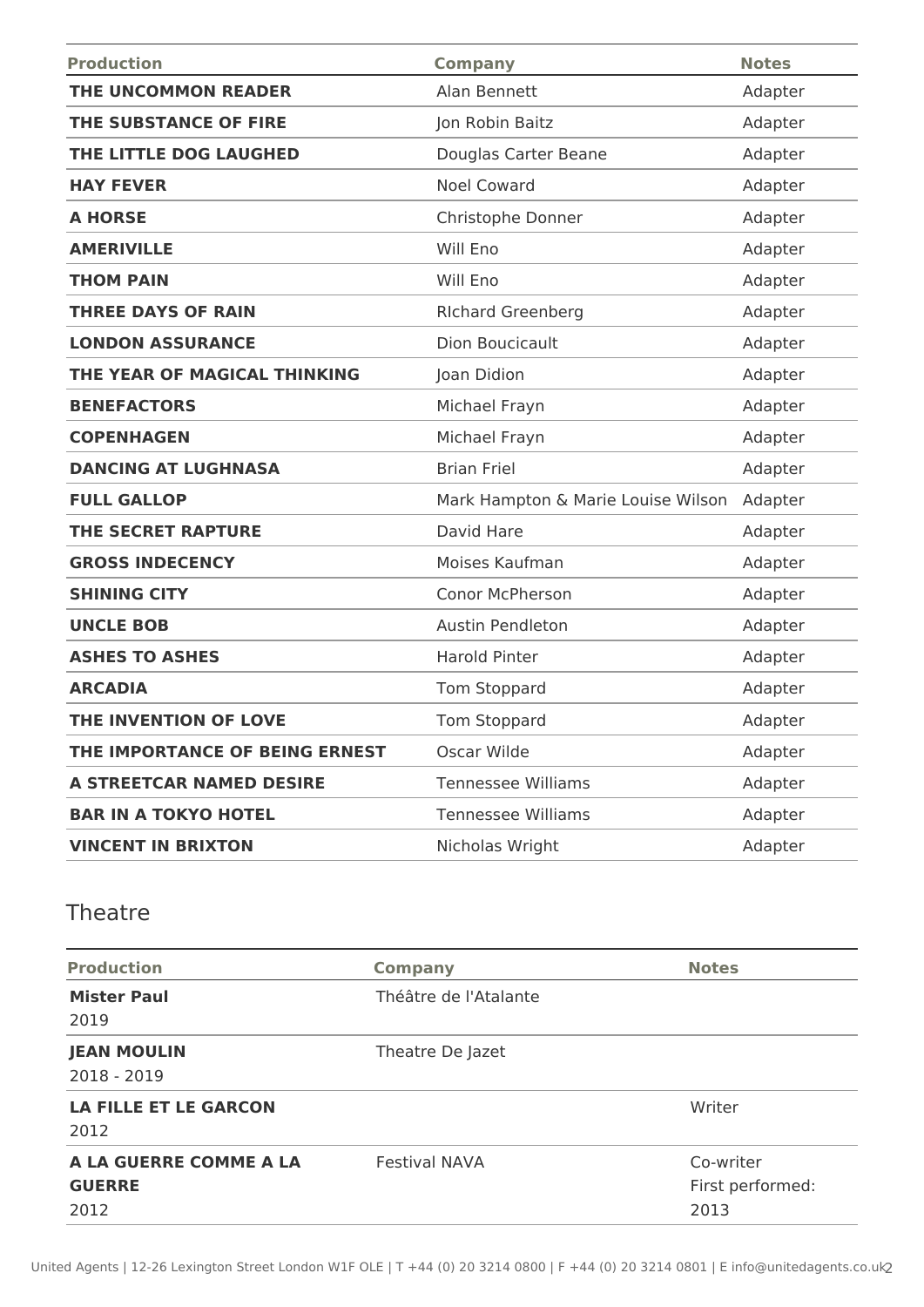| <b>Production</b>                                               | <b>Company</b>                  | <b>Notes</b>                                           |
|-----------------------------------------------------------------|---------------------------------|--------------------------------------------------------|
| LE KINE DE CARCASSONE<br>2012                                   | <b>Festival NAVA</b>            | Co-writer<br>First performed:<br>2012                  |
| <b>LE GARCON SORT DE L'OMBRE</b><br>2011                        | Théâtre des Treize Vents        | Director                                               |
| LE BANQUET D'AUTEUIL<br>2011                                    |                                 | Writer                                                 |
| IL FAUT JE NE VEUX PAS<br>2010                                  | Théâtre des Treize Vents        | Director and Adapter                                   |
| <b>JE NE VEUX PAS ME MARIER</b><br>2009                         | Théâtre des Treize Vents        | Writer<br>First performed:<br>2010                     |
| <b>ROCH FERRE, UN CASE DE</b><br><b>MEDECINE LEGALE</b><br>2009 |                                 | Writer                                                 |
| <b>UN COUPLE IDEAL</b><br>2008                                  |                                 | Writer                                                 |
| <b>PERTHUS</b><br>2007                                          | Théâtre du Rond-Point           | Writer<br>First performed:<br>2008                     |
| <b>RER</b><br>2005                                              | Théâtre des Treize Vents        | Writer<br>First performed:<br>2006                     |
| <b>UN CHEVAL</b><br>2005                                        | Théâtre Pépinière-Opéra (Paris) | Writer and Co-<br>director<br>First performed:<br>2006 |
| TROIS JOURS DE PLUIE<br>2004                                    | Théâtre de l'Atelier            | Co-director                                            |
| <b>ONCLE PAUL</b><br>2004                                       | Théâtre du Rond-Point           | Co-director                                            |
| LE JOUR DU DESTIN<br>2003                                       | Théâtre Montparnasse            | Co-director                                            |
| <b>LES GRECS</b><br>2003                                        | Petit Montparnasse              | Writer and Co-<br>director<br>First performed:<br>2006 |
| <b>RUE DE BABYLONE</b><br>2002                                  | Petit Montparnasse              | Writer<br>First performed:<br>2004                     |
| <b>L'ECOLE DE NEW YORK</b><br>2000                              |                                 | Writer                                                 |